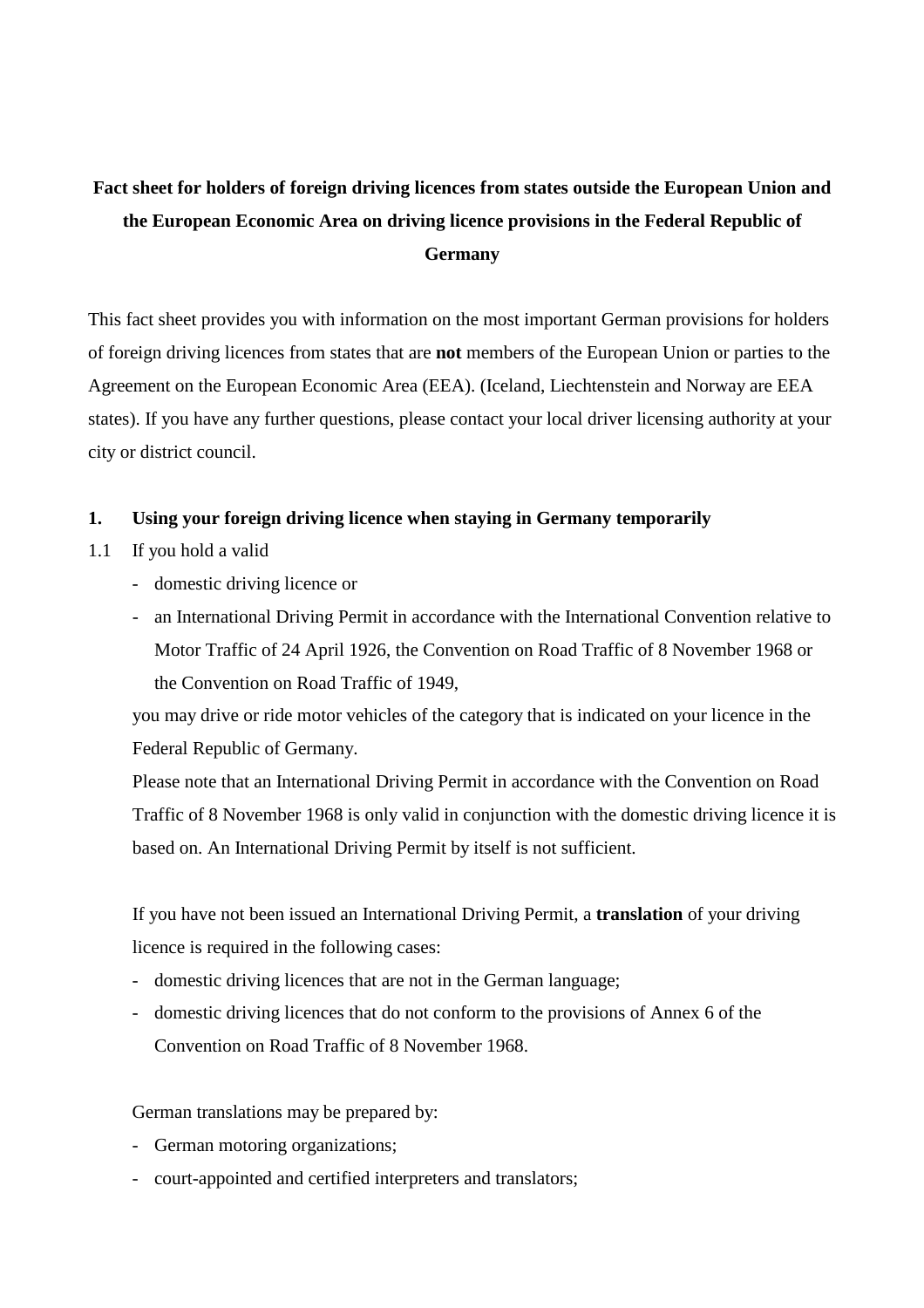- masters of German sea-going ships;
- internationally recognized motoring organizations of the state that issued the driving licence;
- official agencies of the state that issued the driving licence.

The Federal Republic of Germany does not require a translation of licences issued by the following states: Andorra, Hong Kong, Monaco, New Zealand, San Marino, Senegal and Switzerland.

As long as you have not taken up normal residence in the Federal Republic of Germany, you may drive or ride motor vehicles with your valid foreign driving licence for an unlimited period. If there are any conditions and restrictions on your driving licence, you must also comply with them when driving in the Federal Republic of Germany. Please note that your passenger car licence is not automatically valid here. This is the case, in particular, if you have not yet reached the minimum age required in the Federal Republic of Germany for the category in question.

After taking up normal residence in the Federal Republic of Germany, you are entitled to drive or ride motor vehicles for another six months. After this period, your driving licence will no longer be recognized. If you wish to continue driving or riding a motor vehicle on German roads, you will then require a driving licence issued in the Federal Republic of Germany. In exceptional cases, the driver licensing authority may, upon request, extend the deadline by up to six months if you can prove to their satisfaction that you will not have your normal residence in the Federal Republic of Germany for longer than twelve months.

Put simply, your **normal residence** is where you live for at least 185 days each year. **Commuters** do not take up normal residence in the Federal Republic of Germany. Their foreign driving licence will be recognized in the Federal Republic of Germany for an unlimited period, as long as the licence itself is valid. "Commuters" are defined as the holders of a domestic driving licence issued by another country or an International Driving Permit who have their residence abroad but drive or ride motor vehicles in the Federal Republic of Germany because they are employed here and who regularly return to their residence abroad. Students or schoolchildren can also be "commuters".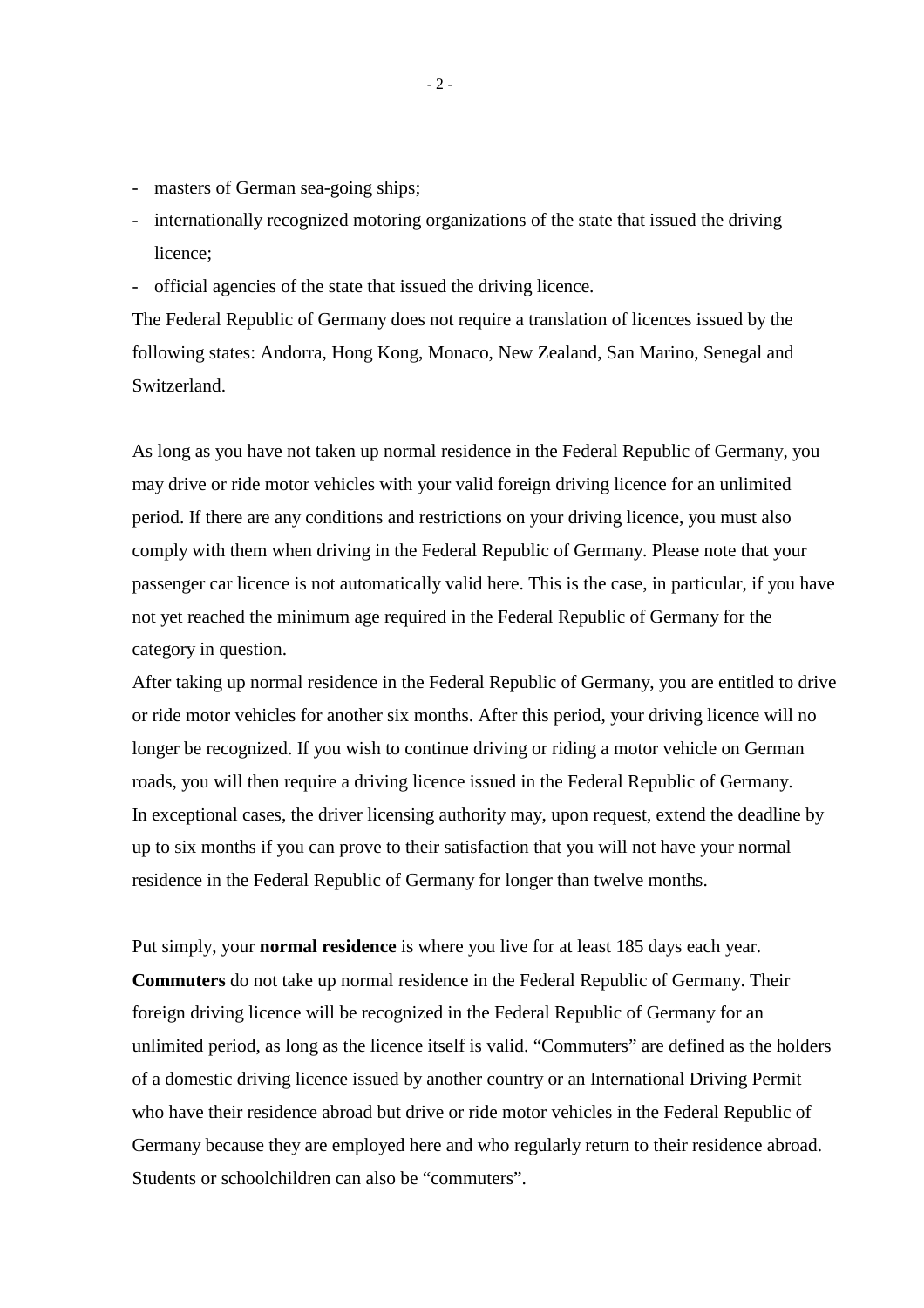Holders of foreign driving licences who have taken up employment in the Federal Republic of Germany but only return to the family residence they maintain abroad occasionally are not classified as commuters.

#### 1.2 **Cases in which your foreign driving licence does not entitle you to drive**

Your driving licence does not entitle you to drive or ride a motor vehicle in the Federal Republic of Germany:

- if the licence you hold is a learner licence or any other provisional licence;
- if you have not yet reached the minimum age required in the Federal Republic of Germany for the category in question;
- if you had your normal residence in the Federal Republic of Germany at the time you obtained the foreign licence;
- if your driving licence has been withdrawn in the Federal Republic of Germany by a court of law with the withdrawal being provisional or non-appealable or by an administrative authority with the withdrawal being immediately enforceable or non-appealable, or if you have been refused a driving licence with the refusal being non-appealable or if the only reason your driving licence has not been withdrawn is that you have relinquished it in the meantime;
- if you are banned from being issued a driving licence due to a non-appealable court decision; or
- if you have been disqualified or your driving licence has been confiscated, seized or impounded in the Federal Republic of Germany, in the state that issued your driving licence or in the state in which you have your normal residence.

**Please note that you are not permitted to drive or ride a motor vehicle if you do not have, or no longer have, an entitlement to drive, and that doing so will be treated as driving without a driving licence and penalized accordingly.**

**2. Issuing of a German driving licence on the basis of a foreign driving licence** If you take up normal residence in the Federal Republic of Germany, you will need a German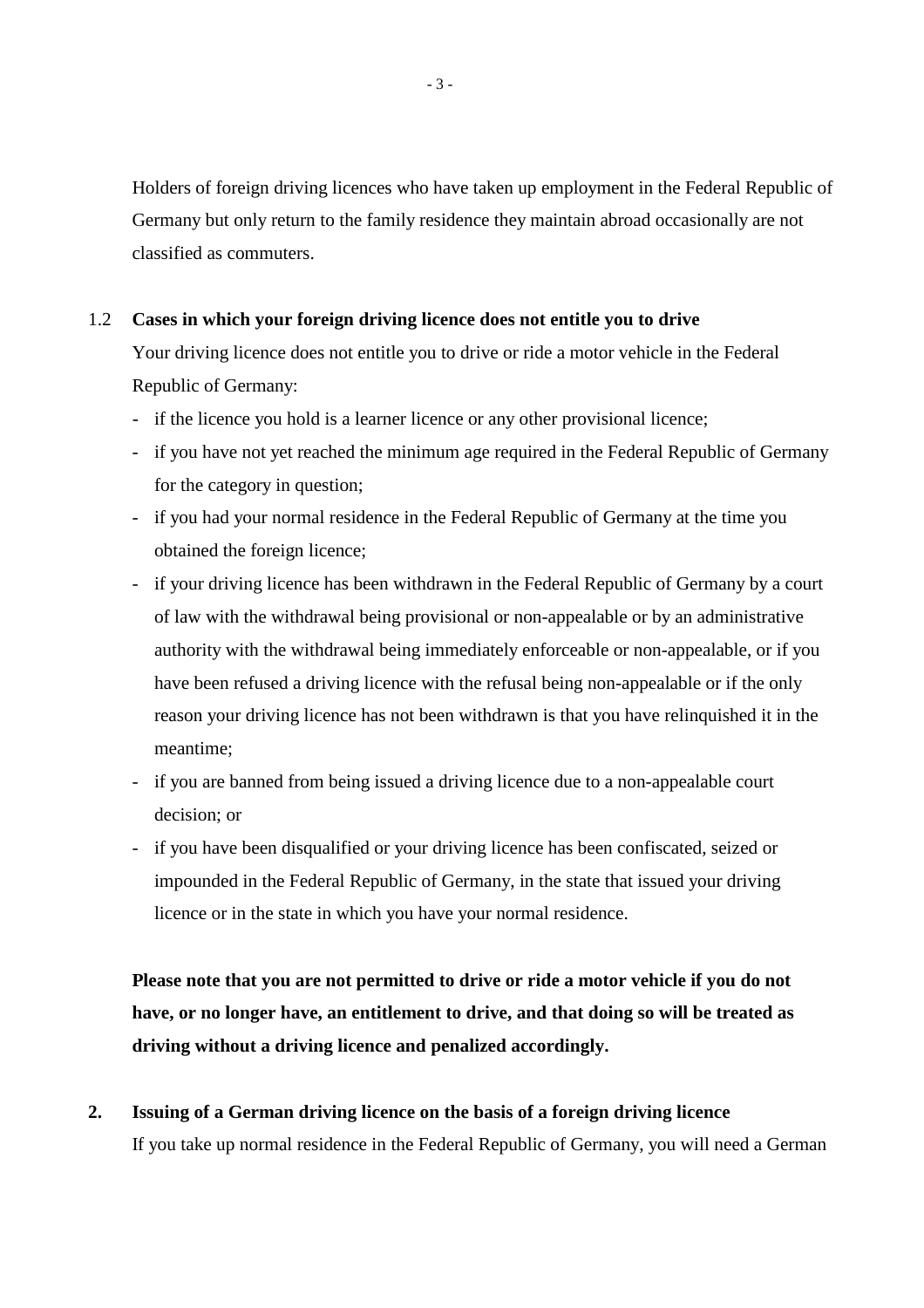driving licence no later than after six months, unless the driver licensing authority has made an exception and extended this deadline (see 1.1).

The German driving licence is valid for 15 years. After the expiry of this period of validity, the issue of a new driving licence is required. Upon expiry, the driving licence document is simply exchanged by the administration. The exchange neither requires additional regular medical examinations nor any other kinds of examinations. Such examinations are only required for certain professions that have a special responsibility (among others, professional drivers, bus/coach drivers).

The conditions governing the issuing of a German driving licence vary depending on which country you obtained your licence in:

- in a country that is listed in Annex 11 of the Regulations for the Licensing of Drivers (2.1) or
- in a country that is not listed in Annex 11 of the Regulations for the Licensing of Drivers  $(2.2)$ .

## 2.1 **Issuing of a German driving licence to holders of driving licences from a country listed in Annex 11 of the Regulations for the Licensing of Drivers**

Holders of driving licences issued by these countries are not required to take a German driving test, or are only required to take part of the test, in order to be issued a German driving licence. (Information correct as at 30 June 2012)

| Issuing state          |
|------------------------|
| Andorra                |
| French Polynesia       |
| Guernsey               |
| Isle of Man            |
| Israel                 |
| Japan                  |
| Jersey                 |
| Croatia                |
| Monaco                 |
| Namibia <sup>16)</sup> |
| New Caledonia          |
| New Zealand            |
| Republic of Korea      |
| San Marino             |
|                        |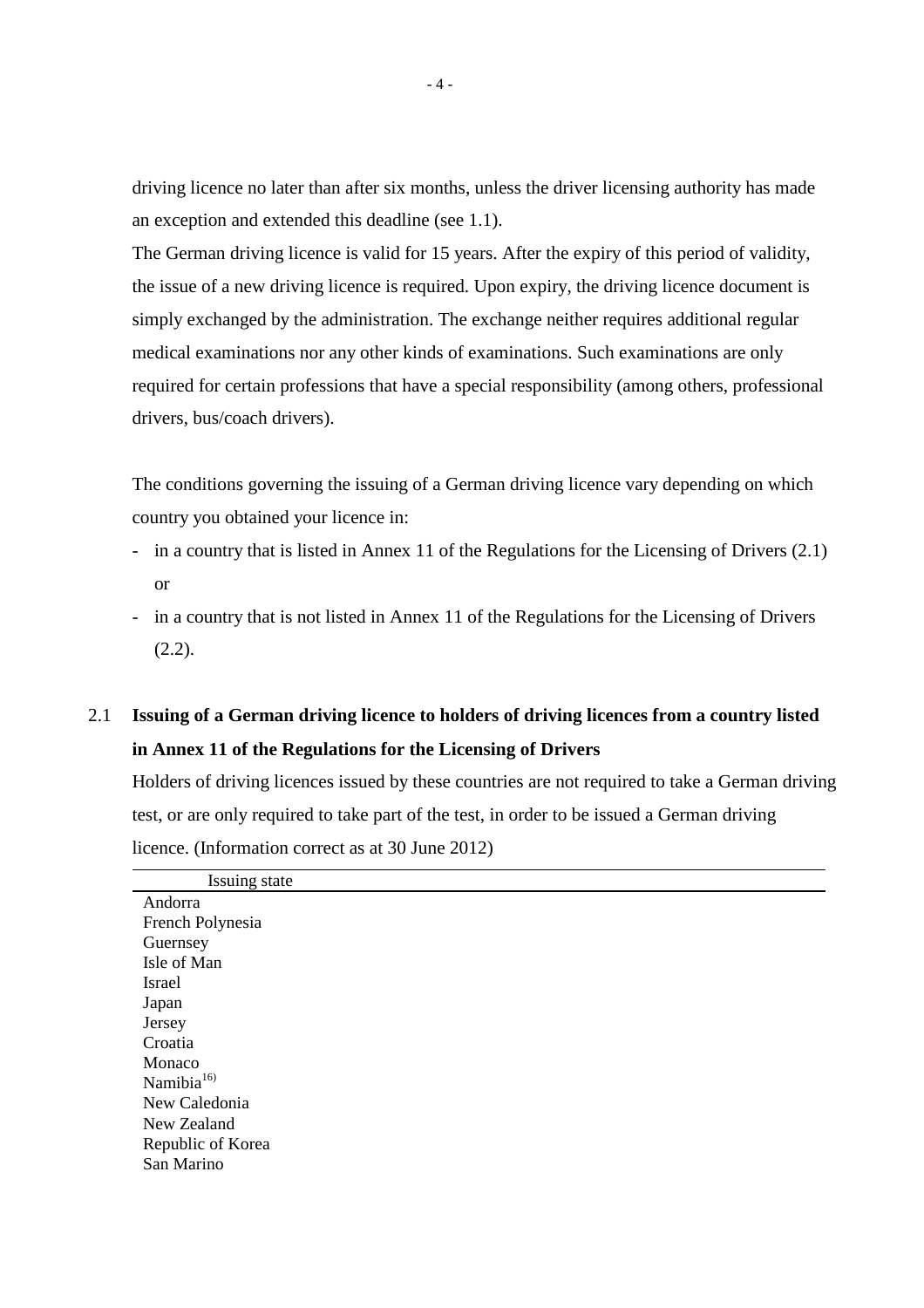Issuing state

**Switzerland** Singapore South Africa Driving licences issued in the territory under the effective jurisdiction of the authorities in Taiwan²

#### **Driving licences from the states and territories of Australia:**

- Australian Capital Territory
- New South Wales
- Northern Territory
- Queensland
- South Australia
- Tasmania
- Victoria
- Western Australia

#### **Passenger car driving licences from U.S. states and U.S. outlying territories:**

- Alabama
- Arizona
- Arkansas
- Colorado
- Connecticut
- Delaware
- District of Columbia
- Florida
- Idaho
- Illinois
- Indiana
- Iowa
- Kansas
- Kentucky
- Louisiana
- Maryland
- Massachusetts
- Michigan
- Minnesota
- Mississippi
- Missouri
- Nebraska
- New Mexico
- North Carolina
- Ohio
- Oklahoma
- Oregon
- Pennsylvania
- Puerto Rico
- South Carolina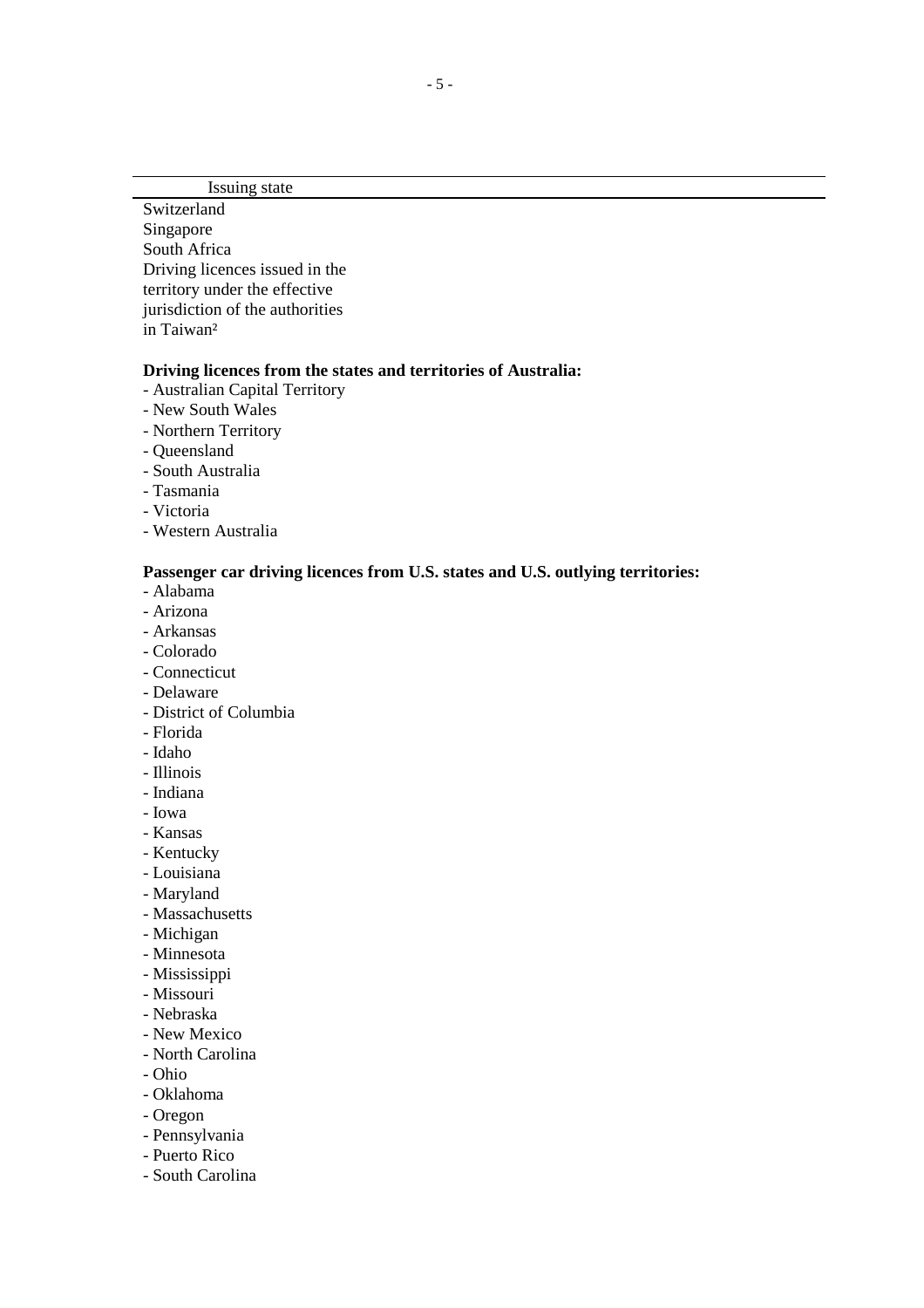### Issuing state

- South Dakota - Tennessee
- Texas
- Utah
- Virginia
- Washington State
- West Virginia
- Wisconsin
- Wyoming

#### **Driving licences from Canadian provinces:**

- Alberta
- British Columbia
- Manitoba
- New Brunswick
- Newfoundland
- Northwest Territories
- Nova Scotia
- Ontario
- Prince Edward Island
- Québec
- Saskatchewan
- Yukon

 You should clarify with your local driver licensing authority which driving licences can be issued and under which conditions they will be issued.

When you take a practical test, you have to be accompanied by a driving instructor.

A medical examination, including a visual acuity test, is required when applying for

- a Category C1 or C1E (HGV) driving licence if you are aged 50 or over;
- a Category C, CE (HGV), D, DE, D1 or D1E (bus/coach) driving licence if you have held your foreign driving licence for more than five years.

Bus/coach drivers aged 50 or over must also prove, by submitting a medical certificate issued by an occupational health officer or a medico-psychological certificate, that their ability to cope with stress and their faculties of orientation, concentration, attention and reaction are adequate.

The following documents have to be enclosed with the application for a driving licence: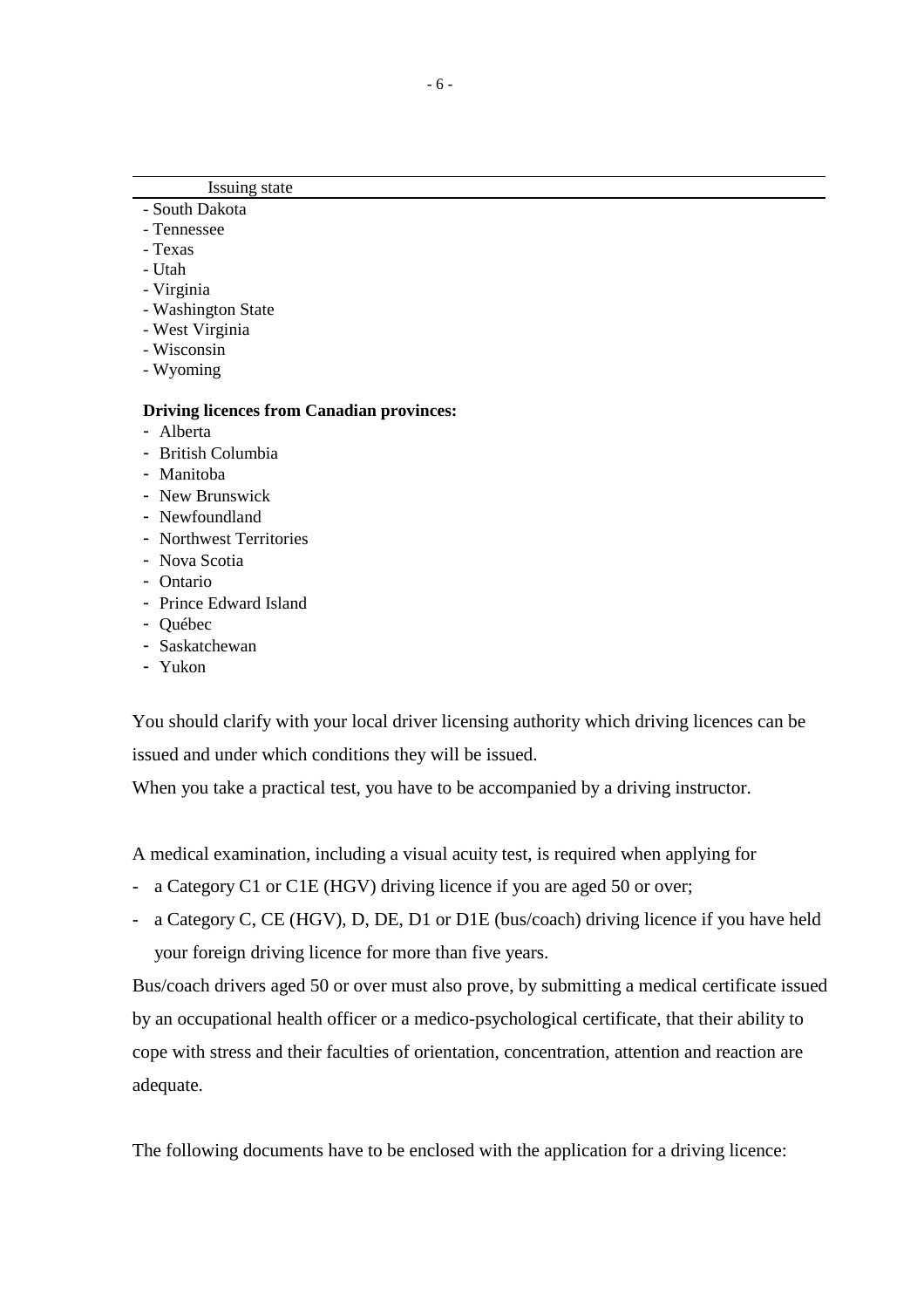- an official identity document of the applicant (identity card or passport);
- a certificate of registration from the Residents' Registration Office;
- a recent photograph that meets the requirements of the Regulations Implementing the Passport Act (Passverordnung);
- when applying for a Category C1, C, C1E, CE (HGV), D1, D, D1E or DE (bus/coach) licence, the certificates and/or opinions regarding the medical examinations, regarding the visual acuity test and regarding the special examination for bus/coach drivers;
- the original of the domestic driving licence issued by the other country (an International Driving Permit is not sufficient) together with a translation into the German language, unless the driver licensing authority makes an exception and waives the requirement for a translation;
- a statement declaring that your foreign driving licence is still valid.

 In individual cases, the driver licensing authority may also demand the submission of a certificate of good conduct.

If you carry goods or passengers for commercial purposes on public roads with motor vehicles that require a driving licence of Category C1, C1E, C, CE, D1E, D or DE, the provisions of the Professional Driver Qualification Act (Berufskraftfahrer-Qualifikations-Gesetz, BKrFQG) and the Professional Driver Qualification Ordinance (Berufskraftfahrer-Qualifikations-Verordnung, BKrFQV) have to be complied with. For more detailed information, please contact your local driver licensing authority.

When your German driving licence is issued, your foreign driving licence will be retained and sent back to the competent authority of the state that issued it or will remain with the driving licensing authority for safekeeping.

It is not possible to exchange foreign taxi, hire car, ambulance and similar licences.

**2.2. Issuing of a German driving licence to holders of driving licences from countries that are not listed in Annex 11 of the Regulations for the Licensing of Drivers**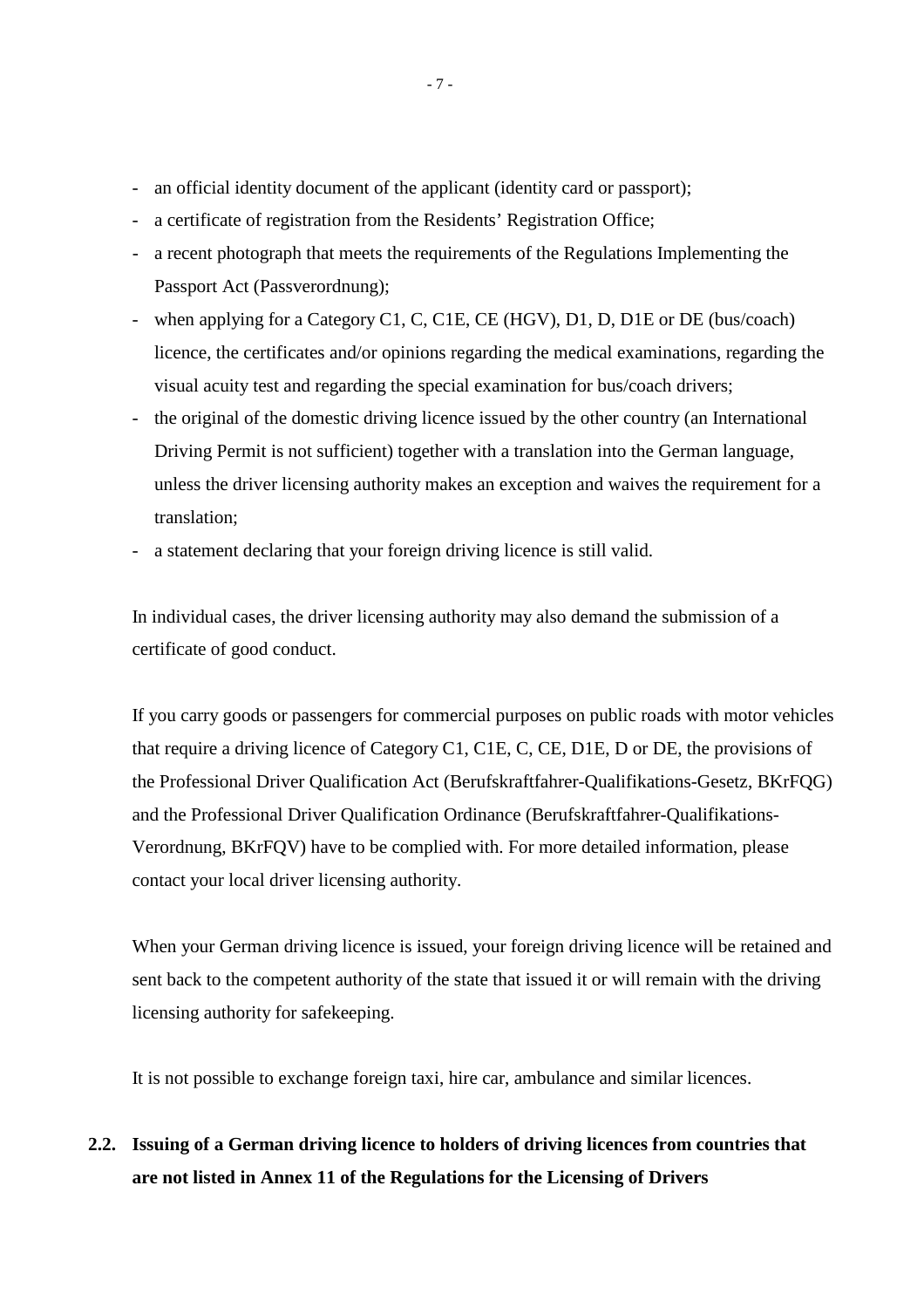After taking up normal residence, your foreign driving licence entitles you to drive or ride motor vehicles for six months only. However, it can still be exchanged for a German driving licence after that period under simplified conditions.

The following documents have to be enclosed with the application for a driving licence:

- an official identity document of the applicant (identity card or passport);
- a certificate of registration from the Residents' Registration Office;
- a recent photograph that meets the requirements of the Regulations Implementing the Passport Act (Passverordnung);
- when applying for a Category A, A2, A1, B or BE driving licence, a visual acuity test certificate from an officially recognized body; when applying for a Category C1, C1E, C, CE (HGV), D1, D1E, D or DE (bus/coach) driving licence, a medical certificate proving adequate visual acuity;
- when applying for a Category C1, C1E, C, CE, D1, D1E, D or DE driving licence, additionally a medical certificate attesting to your state of health; applicants for a Category D, D1, DE or D1E driving licence who are aged 50 or over also have to submit a medical certificate issued by an occupational health officer or a medico-psychological certificate confirming that their ability to cope with stress and their faculties of orientation, concentration, attention and reaction are adequate;
- proof that you have attended a training session on immediate life-saving measures for Categories A and B (including trailer and sub categories) or proof that you have completed a first aid training course for Categories C and D (including trailer and sub categories);
- the original of the domestic driving licence issued by the other country (an International Driving Permit is not sufficient) together with a translation into the German language, unless the driver licensing authority makes an exception and waives the requirement for a translation;
- a statement declaring that your foreign driving licence is still valid.

 In individual cases, the driver licensing authority may also demand the submission of a certificate of good conduct.

You will be issued the German driving licence for the corresponding category of motor